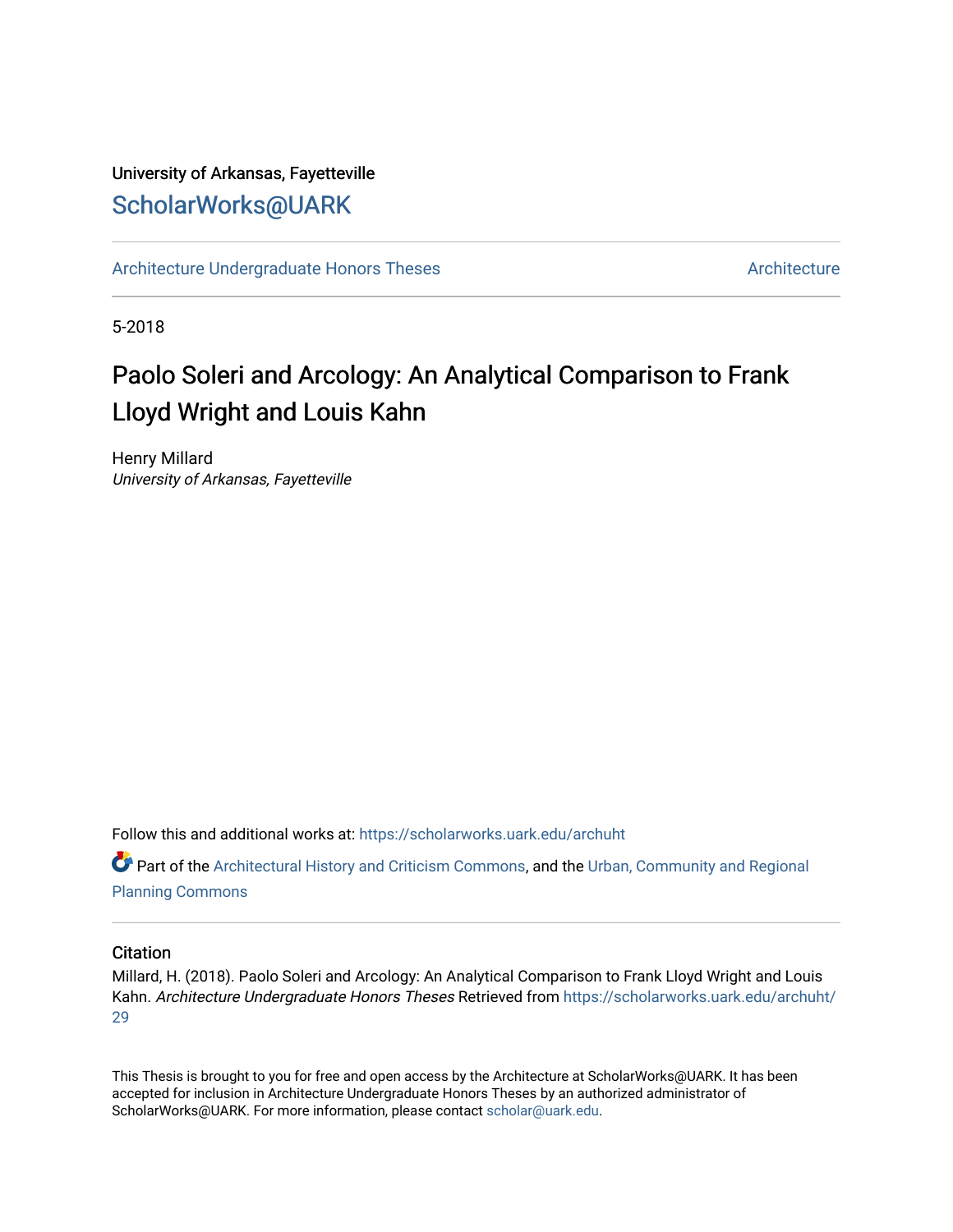Paolo Soleri and Arcology:

An Analytical Comparison to Frank Lloyd Wright and Louis Kahn

Henry Millard

University of Arkansas

Fall 2017

Thesis Advisor: David Buege

Departmental Member: Dr. Jeff Shannon

Non-Departmental Member: Dr. Fiona Davidson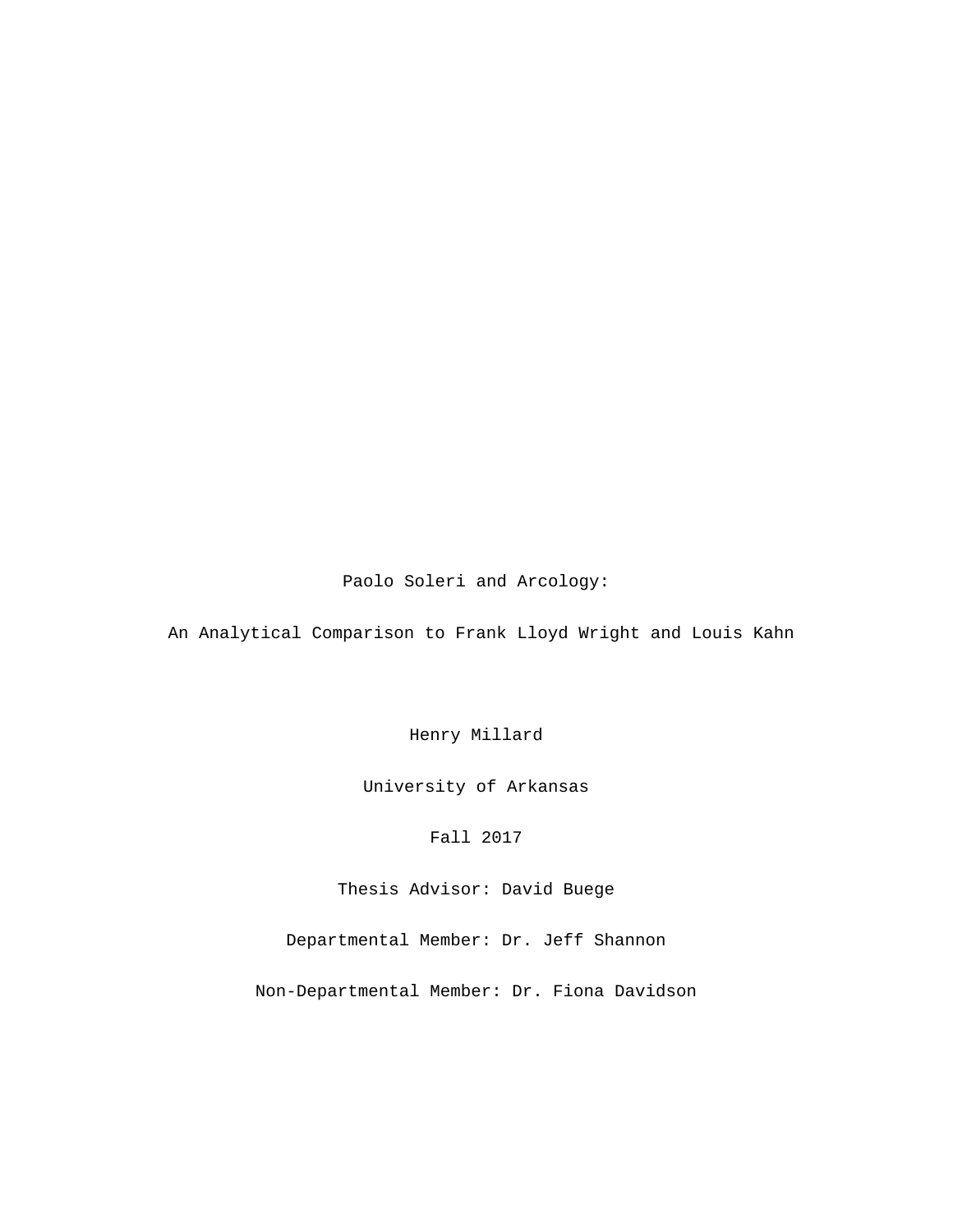#### ABSTRACT

The city proposals of Paolo Soleri, he called them arcologies, are monumental and complex geometric megastructures intended to project great heights above desert horizons. These proposals purposefully abandon conventional notions of the city.

Soleri was physically isolated in his remote Arizona urban laboratory, Arcosanti, and philosophically detached from the professional urban design community. His proposals were often too easily understood as foreign and radical dystopian architectural metaphors meant to provoke thought more than to project an actual future. There is limited discourse on Soleri and this tends to isolate him in a vacuum, ignoring possible connections or parallels in his work and that of his contemporaries or predecessors. Contextualizing Soleri in history and with other more prominent architects makes his work more accessible, allowing for a more complete evaluation of the merits of compact threedimensional cities of great density. With the ecological future of the planet in a state of crisis due to rapid climate change and explosive population growth in developing countries, there is an imperative to explore possible urban living solutions that in the past may have been deemed "too radical".

Two preeminent architects are needed to understand Paolo Soleri. Frank Lloyd Wright and Louis Kahn. Wright served as a mentor that Soleri could react strongly against conceptually. Kahn was a peer whose heralded built work has strong similarities to the limited architectural oeuvre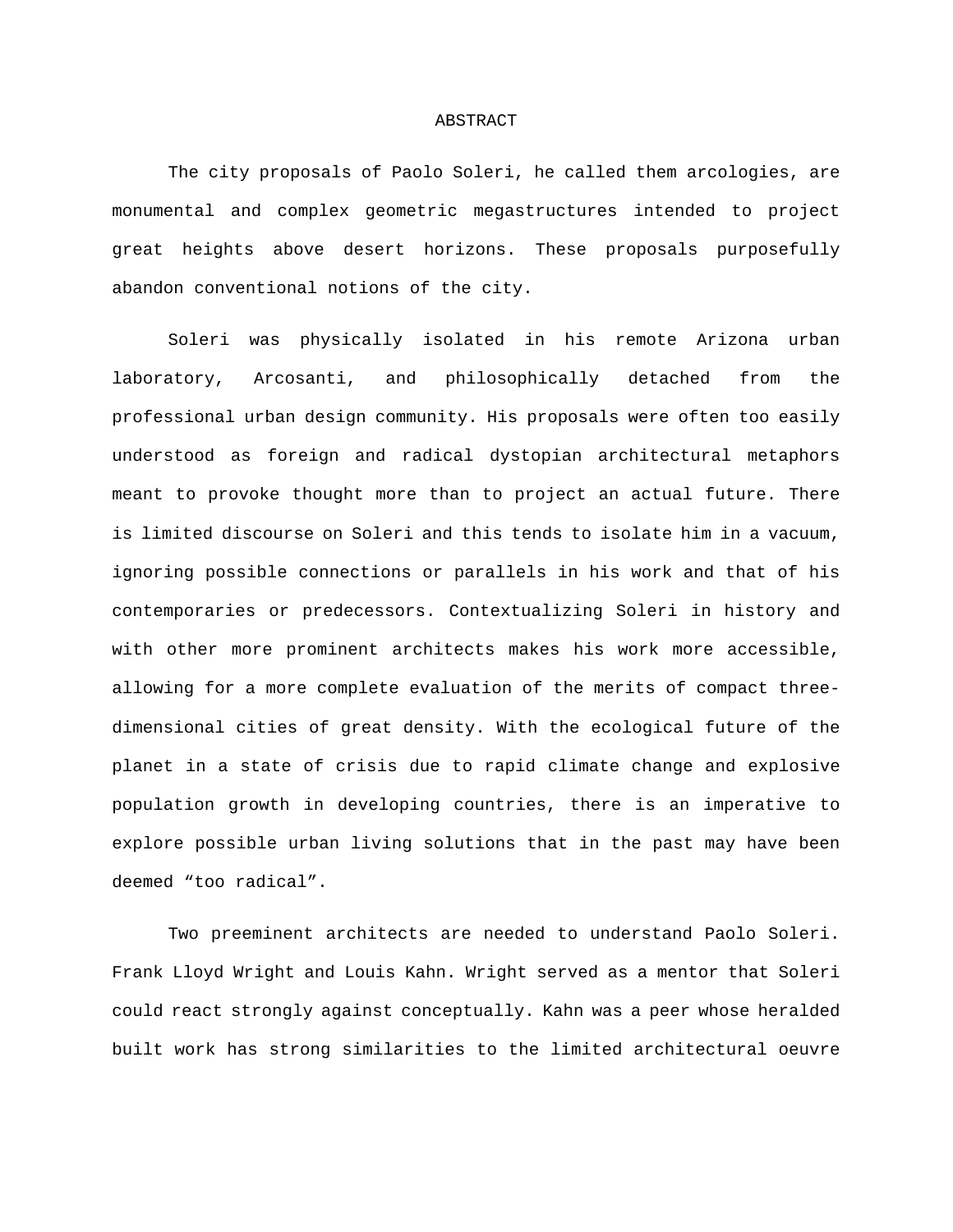of Soleri. Therefore, Kahn's work provides one the best simulations of the potential architectural qualities of arcologies.

There is a contemporary imperative to explore ideas about where and how people live. Many developing parts of the world are experiencing booming population growth. It is reasonable to ask where will all these people live? Where will they work? What will they eat? Will they have access to fresh and clean water? Will this new growth only continue to negatively contribute to climate change? Cities are extremely connected to the future of the planet. But what should they look like? What models of urban life might make the most sense looking towards the future? Looking at the recent past is important to recognize starting points for design of the future.

During the second half of the twentieth century Paolo Soleri began producing models for future cities. His work was largely ignored or misunderstood at the time, but was responding to similar factors that are faced by the architecture community still today. A clearer picture is necessary in order to begin to make any sort of value judgement on his work. Understanding Soleri's personal history, along with comparison to his mentors and peers will help explain his work and its motives. This broadening of the understanding of Paolo Soleri will be beneficial for future research and design related to arcology.

#### 1. PAOLO SOLERI + ARCOLOGY

Paolo Soleri studied architecture at the Polytechnic University of Turin. Shortly after graduating in 1946, Soleri became fascinated with the work of Frank Lloyd Wright and was invited to live and work at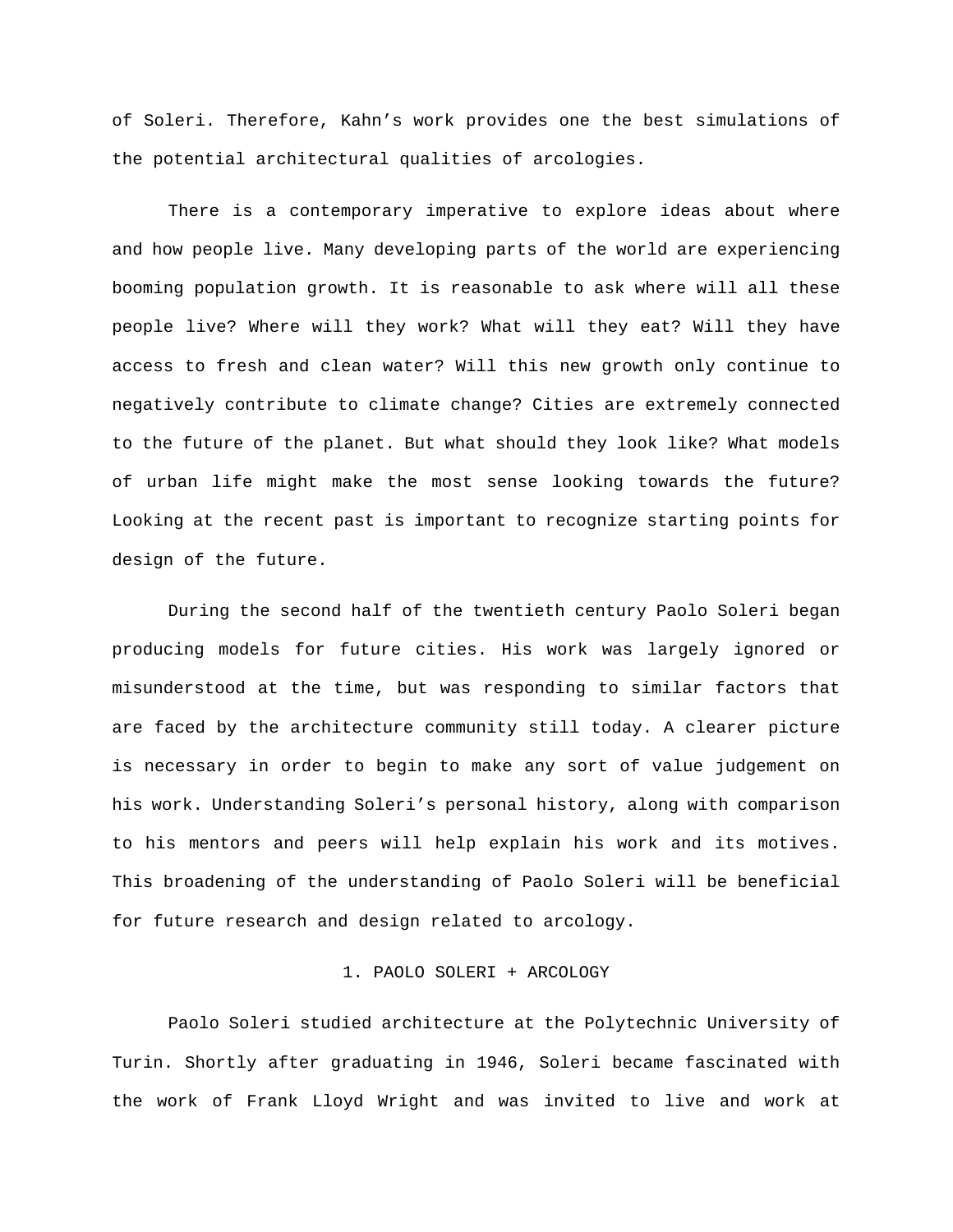Taliesen West. Soleri was a junior intern his entire time at Taliesen West, only asked to complete tasks such as gardening, meal preparation, and some construction. However, Soleri contributed a conceptual sketch for a bridge to a collection by a colleague that would become a book. This collection was ultimately featured in an exhibition at the Museum of Modern Art bringing Soleri some notoriety (Mock, 49). Soleri was eventually asked to leave due to personality conflicts with Mr. and Mrs. Wright. Soleri went back to Italy and found some professional work due in large part to recognition from the bridge design. Most notably he was commissioned to design a ceramics factory for the Solimene family in Vietri sul Mare. Shortly after its completion Soleri moved back permanently to the American Southwest (Soleri & Strohmeier, 2001).

In the late nineteen-fifties Soleri was focused primarily on handcraft. He was casting bells, ceramic and bronze. Soleri experimented with his method of earth-casting and modified it for similar use with concrete. In Scottsdale, Arizona, Soleri began expanding his home and studio using these techniques creating Cosanti, a village within the city limits dedicated to arts and craft. In his spare time, Soleri began thinking and sketching about an idea much larger than bells, the city. His first action in the design of the city was the selection of the site, the mesa. Elevated and distinct from its surroundings, the mesa is a site not unlike the hill towns of Orvieto or Civita di Bagnoregio in his home country. Soleri believed that any fertile land should be reserved for agricultural use, and that barren land was ideal for the site of a city. The mesa would then provide a beautiful open view of the unsullied agricultural landscape below (Soleri & Strohmeier, 2001**).**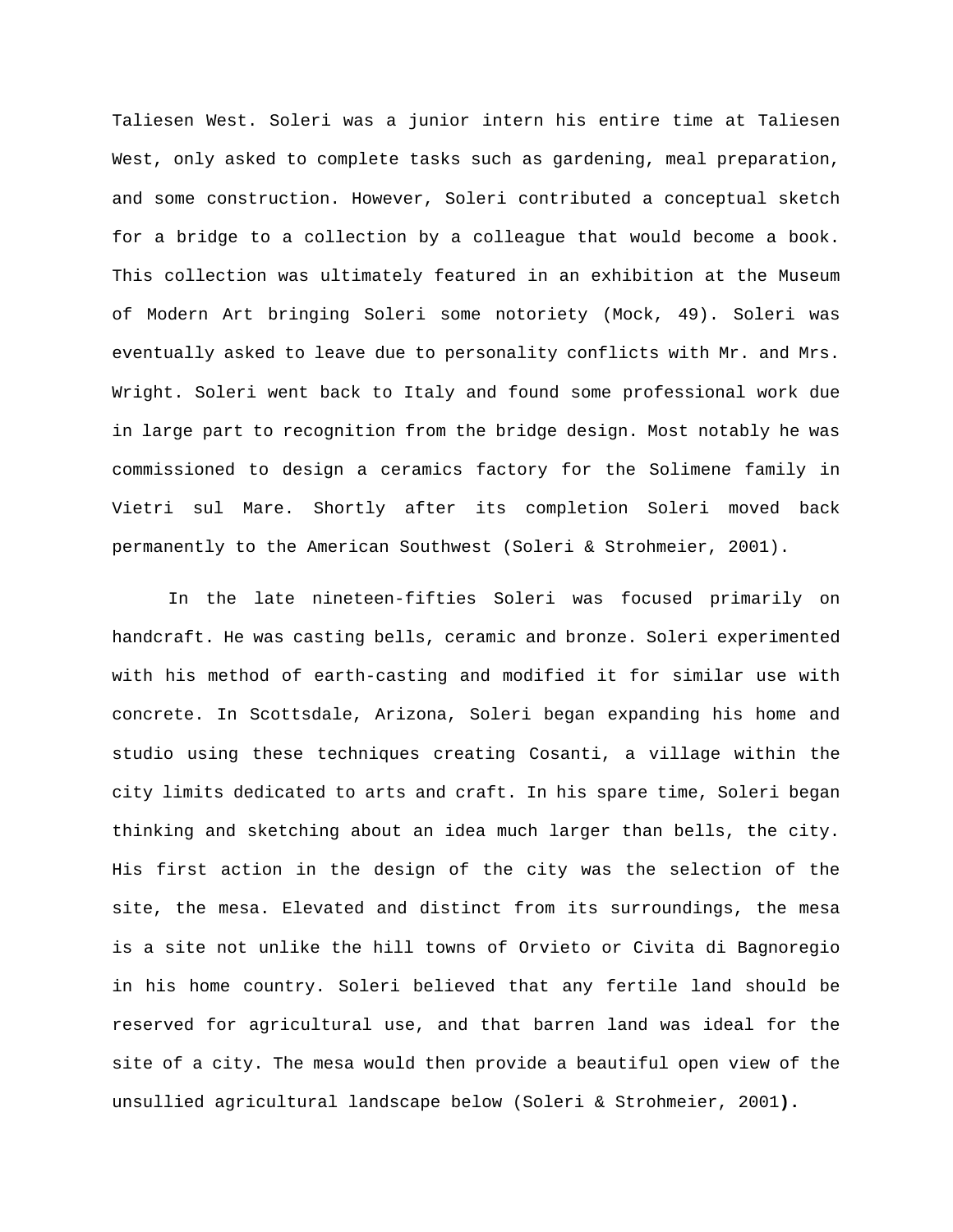Soleri's concept of arcology took shape after his critical response to his own work in the Mesa City project. Soleri appreciated what he described as a coherence due to the sharp distinction between the built and natural environment (Soleri, 1971). However, he recognized a lack of efficiency due to the footprint of the mesa. When drawing and modeling circulation for the city, Soleri noticed a need for an extensive road system to connect disparate parts of the city. Soleri had created in his mind a version of Broadacre City, albeit limited in its ability to infinitely sprawl due to the cliffs of the mesa. Soleri saw this modifier to Wright's influential model as an improvement but believed it was still fundamentally flawed (Soleri & Strohmeier, 2001). Soleri's subsequent thirty city prototypes collected and published in *Arcology: City in the Image of Man* would maintain Mesa City's relationship to the landscape, but would transform the city from a set of parts into a unified form of immense scale and density (Soleri, 1969).

The thirtieth arcology prototype, Arcosanti, is the only built city, although it will likely never be fully realized. In its current state, it is merely a fragment of the proposal, with less than one hundred full-time residents. Arcosanti may be merely a village of concrete structures, lacking the monumental and unified form of the full proposal. It is not complete enough to draw conclusions about the efficacy of megastructural cities and their organizational patterns or their forms. The masterplan of Arcosanti has been redesigned multiple times, with each subsequent edition of the arcology more modest and feasible. However, Arcosanti does offer glimpses into the potential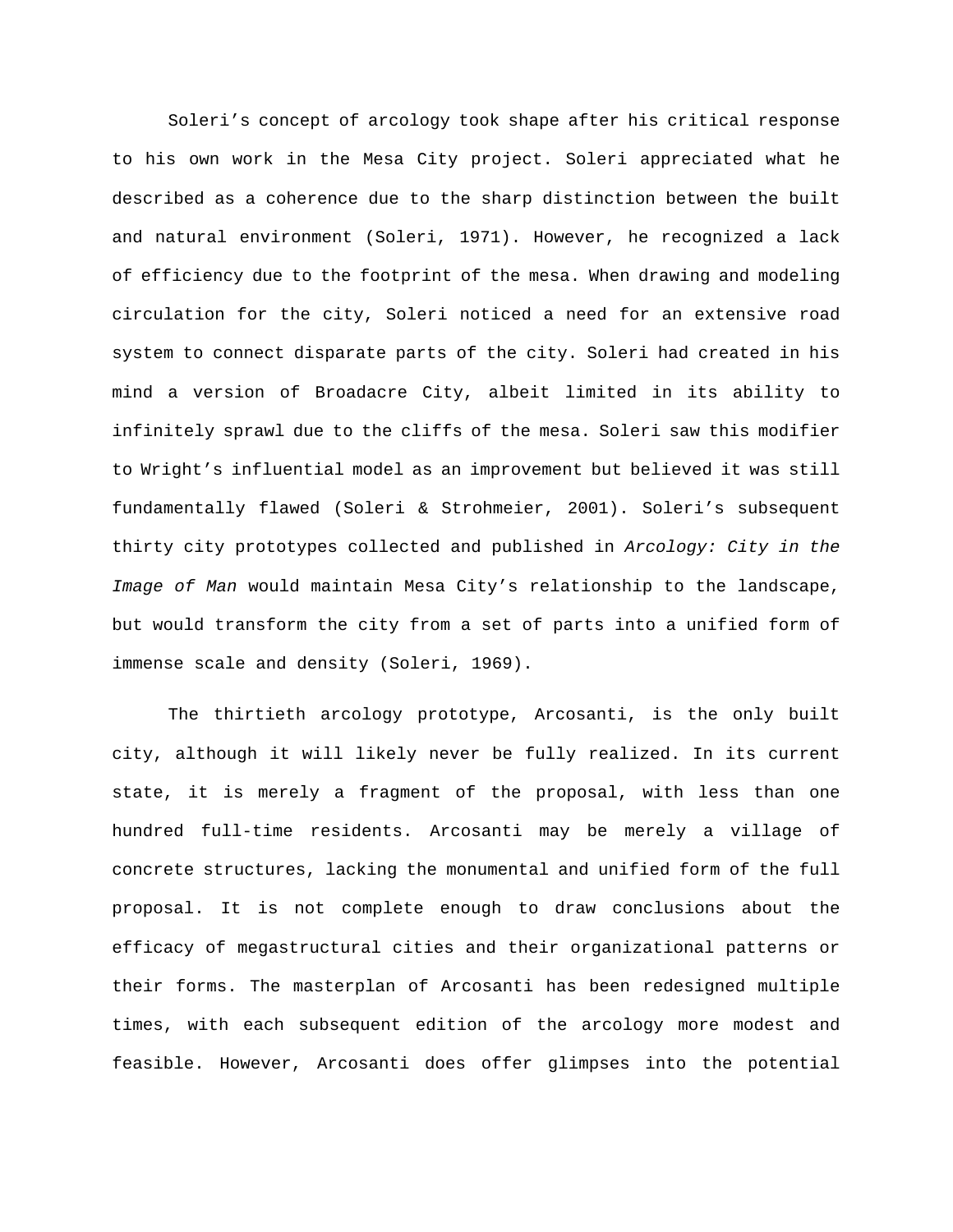architectural reality of desert arcologies not offered in Soleri's drawings and models (Soleri, 1984).

Soleri did not limit himself to the design of cities and bells, over the course of his life he developed his "Eschatological Hypothesis". This hypothesis described a system of evolution that would lead toward a final state of grace and self-revelation known as the "Omega Seed". This evolution is desirable and achieved through his "Miniaturization-Complexification-Duration" triad. Soleri's opinion was that organisms evolved to be efficient, therefore would benefit from physical miniaturization, internal complexification, and a collective complete memory of the past, known as duration. Soleri believed this evolutionary process should apply to cities as well, with arcology being what he considered a necessary proposal of which there should be many (Soleri, 2001, 2003).

Soleri's philosophical theories coupled with the paradigm-shifting earned him the label of Radical. The city proposals of Soleri were relatively disregarded by the architecture community. His work was regarded as a radical provocation. Soleri was described as an avantgarde architect and as an artist. Arcosanti did not grow in population enough to become more than a village and so interest in arcologies has largely been diminished. Paolo Soleri's cities were ultimately dismissed. In 1970 Ada Louis Huxtable wrote, "He has been the prophet in the desert and we have not been listening". But she also declared, "the professional dismisses them as non-architecture" (Huxtable, 1970).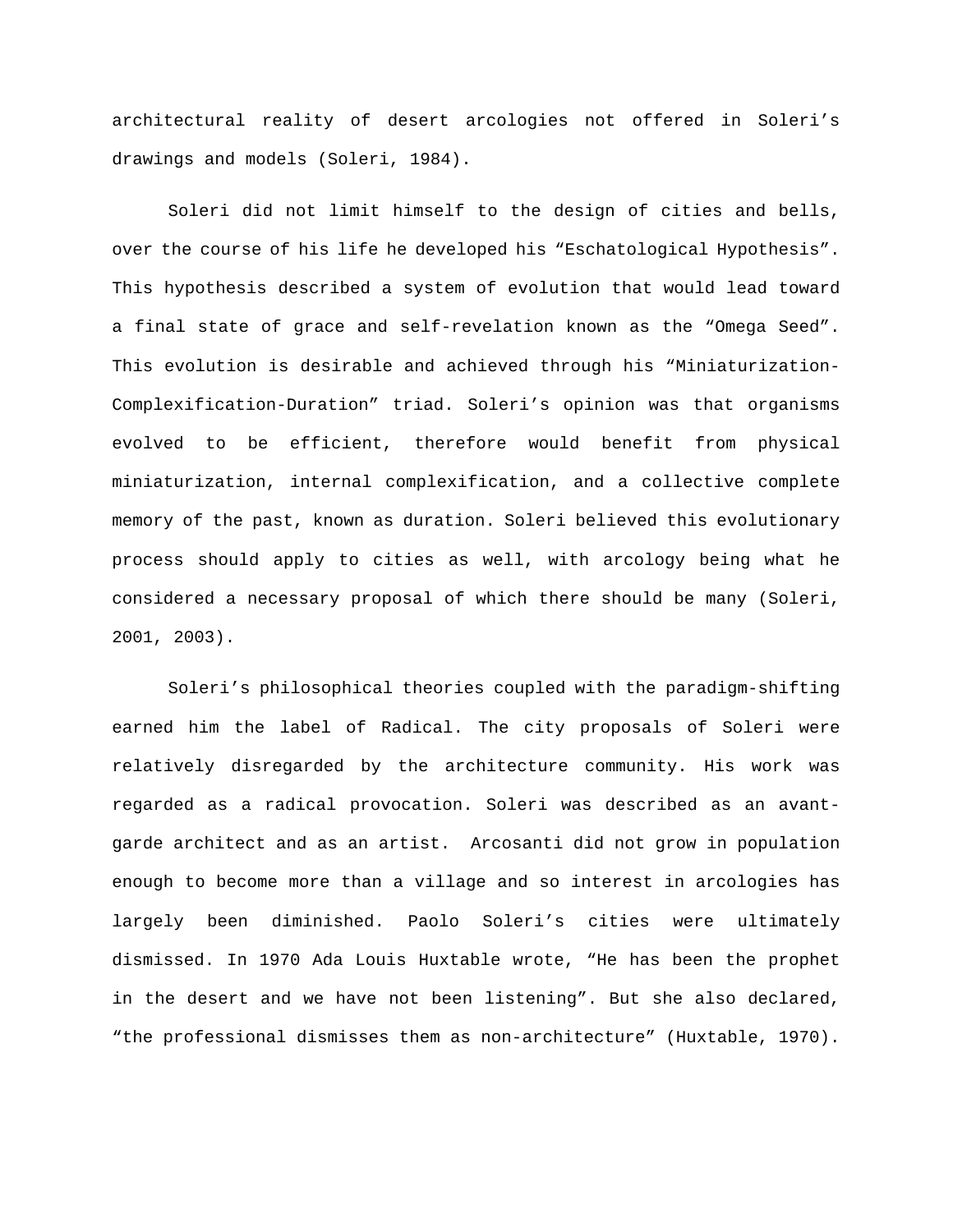How can the work of Paolo Soleri be understood without context? He exists as an isolated enigma in architectural history. Comparison is a powerful tool of understanding, and Soleri has been under-compared. Who are the appropriate figures and groups to relate or juxtapose him with?

Charles Jencks's 2000 version of his Evolutionary Tree of Architecture is an arbitrary, yet interesting, starting point for finding context for Soleri. Jencks' and others attempts to map and categorize so many architects over time is inherently a problematic and difficult task. For example, Frank Lloyd Wright and Le Corbusier are included in several portions of the graphic to account for their long careers which included their own specific architectural evolutions. Despite its shortcomings, this graphic does offer one view from a mainstream source on how Soleri is related historically and stylistically to the larger architectural community of the last century.

Jencks places Soleri in a small misshapen bubble labeled "organic" with Frank Lloyd Wright, Bruno Zevi, and Ronchamp Chapel by Le Corbusier. The graphic implies that this group could be described as "intuitive" and "activist". Soleri is positioned at the top of this group moving him closer to the "self-conscious" category. The "organic" group exists on the timeline after the Expressionist, Utopian, Futurist, and Art Noveau movements of the first half of the twentieth century with a gap between these movements due to World War II (Jencks, 2000).

The descriptors "activist" and "intuitive" seem apt. There was a strong activist stance in his work. He advocated for systemic changes to the contemporary automobile-centric cities. He was an early proponent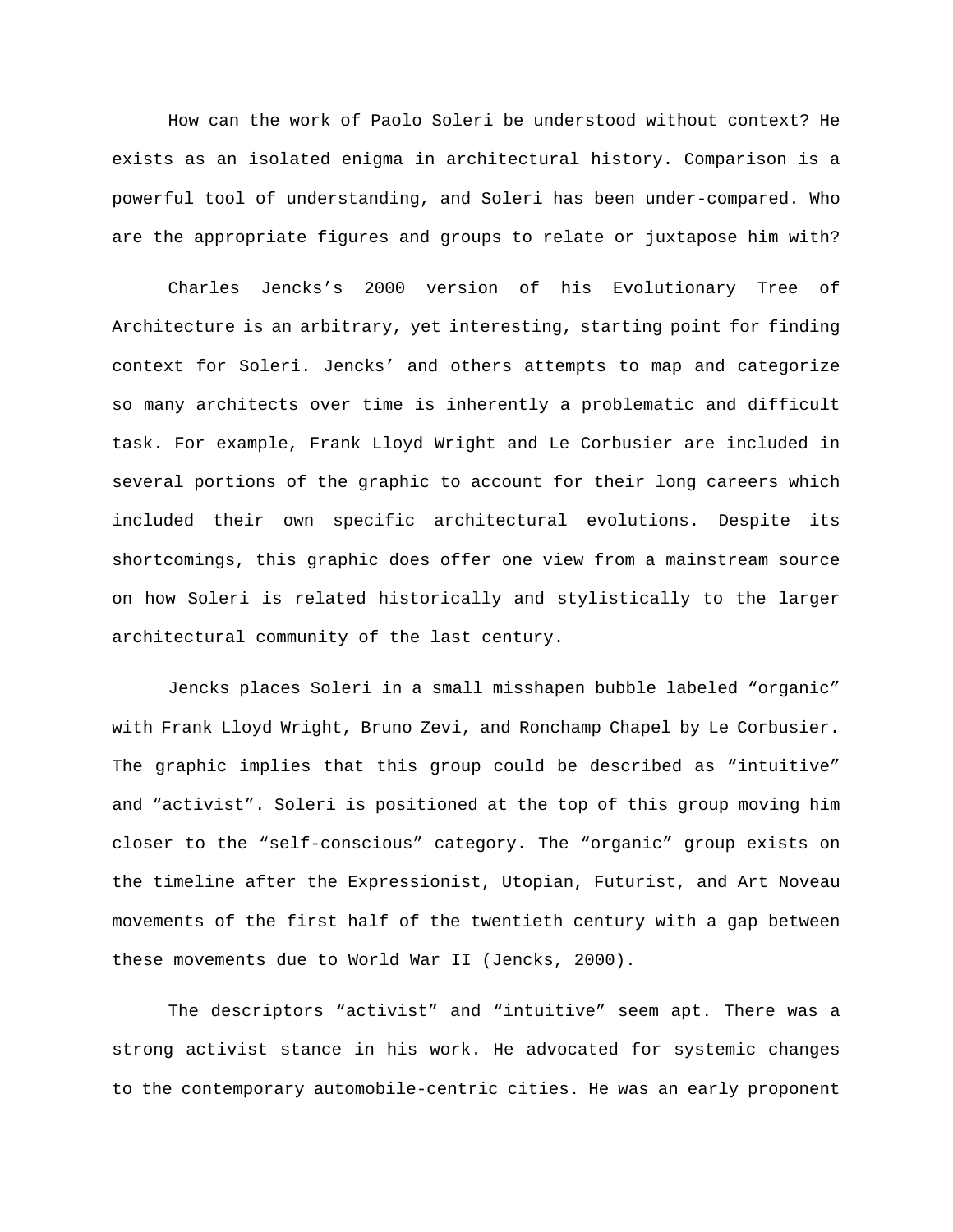of sustainable design in response to environment factors. Arcosanti at its peak was a sizable community of people who believed the current way of life was out of sync with nature.

Listing Soleri as intuitive works because his intuition was what was the driving force in his design work. He employed a heuristic design approach, not burdened by any rigorous process, to develop his arcologies. He relied on his common sense, rules of thumb, and his own guiding hand to design cities, and then began building Arcosanti to learn from and respond to its faults with greater clarity in the future (Soleri, 2003). Soleri was inspired by science and technology, but relied only on his insights, experiences, and his hand in his design of arcologies.

Understanding Paolo Soleri and his work is made easier by analyzing his relationship to two seminal figures in architectural and urban design history: Frank Lloyd Wright, and Louis Kahn. The former is somewhat obvious, Soleri studied under Wright, created his own version of Taliesen West only seventy miles north in Arcosanti, and both produced models of the city often described as utopian. Louis Kahn and Paolo Soleri were never colleagues, collaborators, or companions. Despite this, parallels emerge between the two in their work. Soleri is seen as much more radical, but their built and un-built projects share many characteristics such as monumentality, gestalt monolithic forms, and use of a repeated module.

### 2. PAOLO SOLERI + FRANK LLOYD WRIGHT

Soleri's clearest entry-point to the web of architectural history is Wright. Wright was a mentor figure against whom Soleri could react.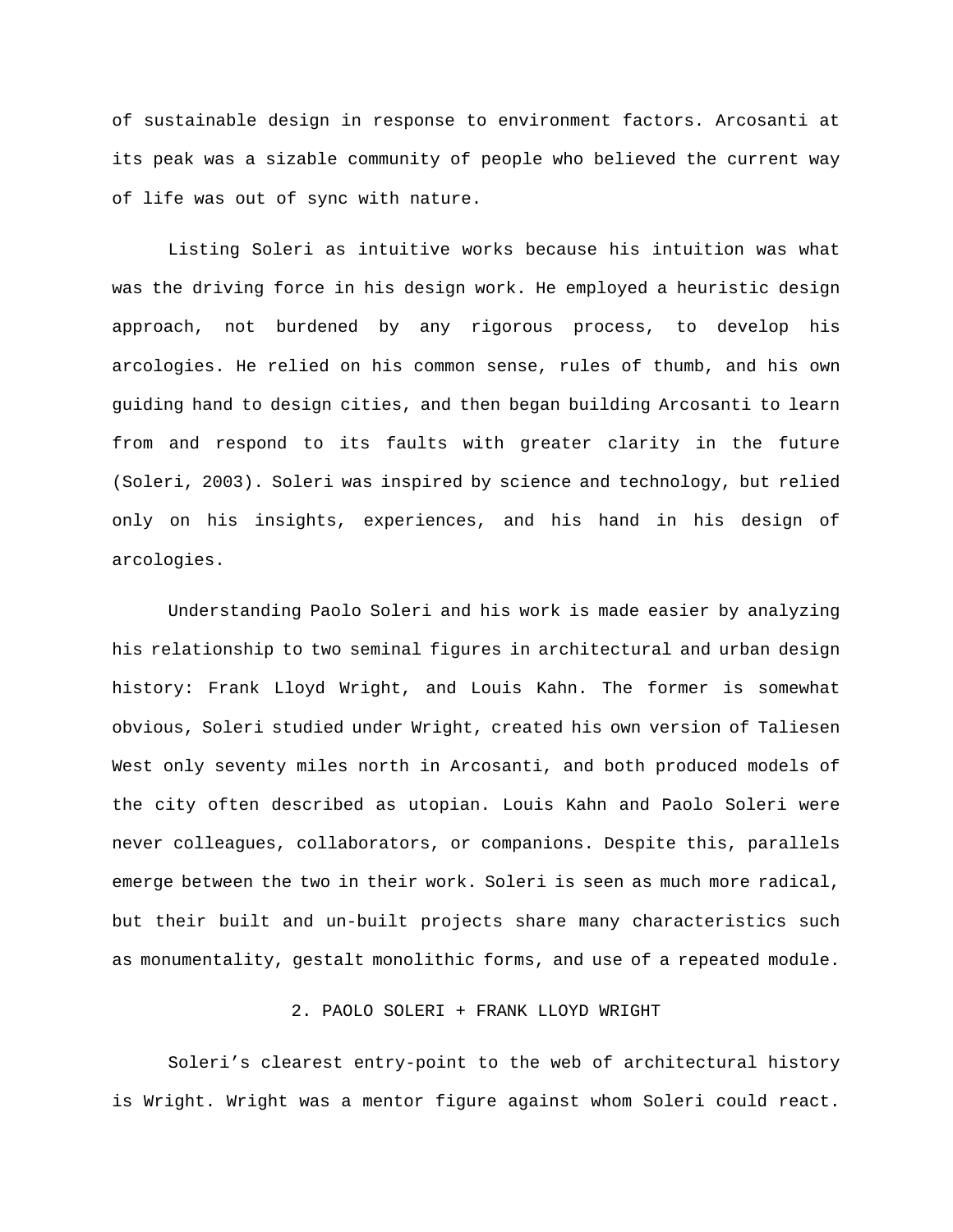Aspects of his personality and work left and impression on Soleri. The draw of studying under an exciting international architect in Wright brought Soleri from Europe to the American Southwest. Even though the internship was relatively short-lived, Wright left an impression on him. Soleri ended up spending most of his life in Arizona, establishing Arcosanti roughly seventy miles away from Taliesen West. Soleri was very familiar with Wright's work and ideas (Soleri & Strohmeier, 2001).

Wright was a champion of "organic" architecture. The built environment in harmony with the natural world (Wright & Meehan, 1987). Soleri personally resisted the "organic" label in preference for the term "coherent" or "mineral" (Soleri, 2003). Soleri understood Wright's term organic to be dealing with nature in metaphors. This ideas of nature and metaphor as a driving force in design work in the built environment was certainly imprinted on Soleri, as it was at the forefront of all his work, at the scale of the city and the building.

One of Soleri's first built projects upon returning to Italy after his time at Taliesen West was the Solimene Ceramics factory in Vietri Sul Mare, Italy (Soleri & Strohmeier, 2001). With this project Soleri is beginning to tackle the ideas of organic architecture at the scale of the building. Soleri uses the metaphor of the tree in the multi-level atrium building. This gets picked up strongest in the structure of the building. Soleri uses large branching structural members to support the skylights and the intermediate surrounding floors of the atrium space. The exterior of the building seems to reflect Soleri's time in Arizona with Wright. The façade is an assemblage of small ceramic tiles and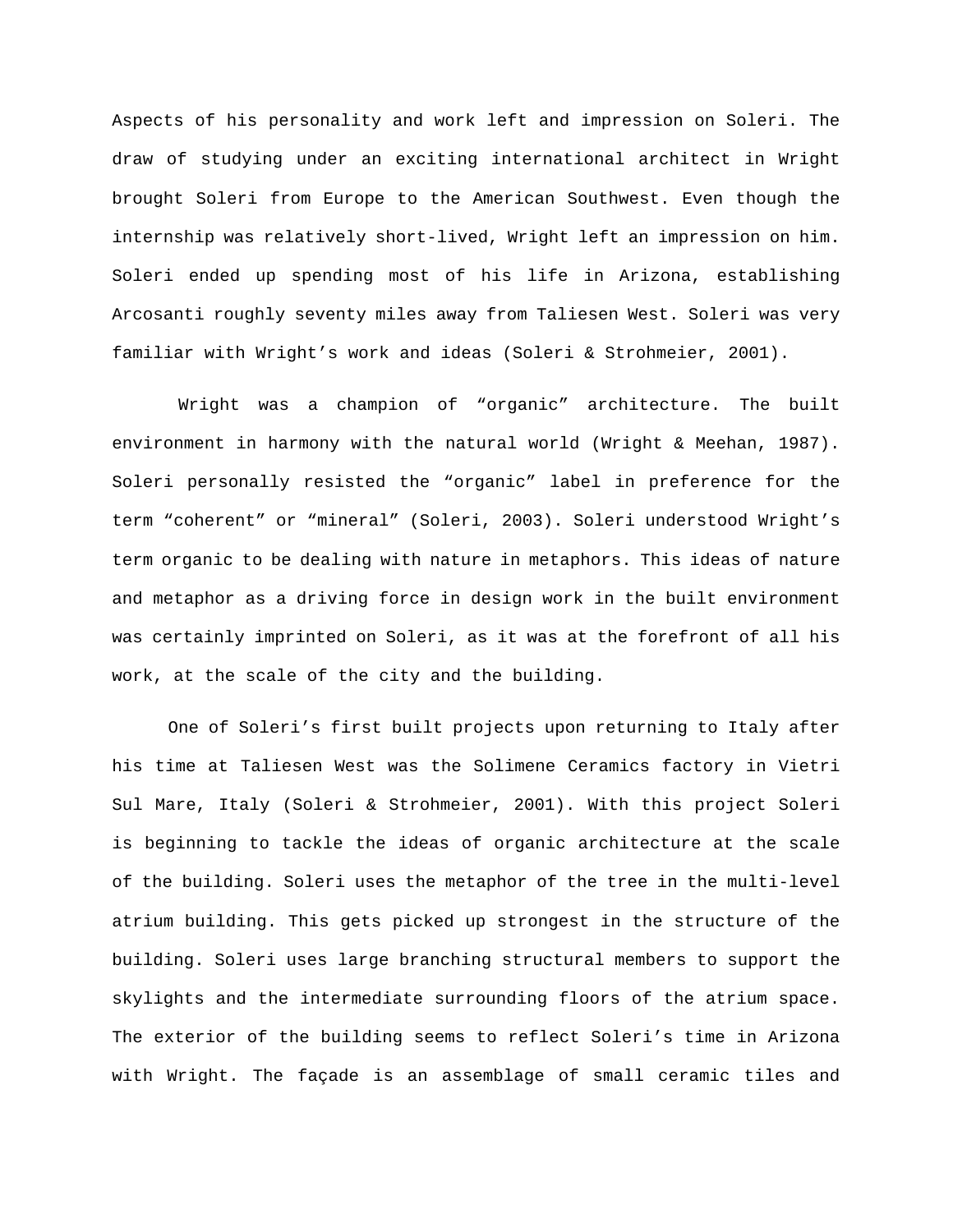glass, and from a distance reminds one of the sides of a mesa, in its form and colors.

Arcologies are a sharp reaction to Frank Lloyd Wright's Broadacre City. Wright's model of the city was based on the automobile. To Soleri, Broadacre City was the epitome of his idea of a "better kind of wrongness". Soleri argued that Broadacre City was the perfect model for a city based on a flawed idea: the reliance on the car. The car mandated the spreading out of the city out into nature. This led to more roads, more parking lots, and more individual homes. Wright was able to stylize Broadacre City in a way that rendered these aspects of the proposal as a positive. Soleri saw Broadacre City as incoherent with nature (Soleri & Strohmeier, 2001). Wright's organic city divided nature amongst the individuals. An individual could find unity with nature on their personal lot. When Soleri began to develop arcologies, he was responding to what he saw as the fundamental flaws inherent in Broadacre City.

Wright's Broadacre City is built around the automobile. Personal automobile transportation allowed for people to move out of cities and into the suburbs. Soleri recognized the negative effects the car had on cities when designing the Mesa City Project. Soleri's first city proposal was problematic in his view. Although it looked very little like Broadacre City in terms of style, it took up a lot of area. Soleri realized this city would have to rely on a system of streets and private transportation with an automobile, which he found too inefficient. Soleri advocated for an urban evolution, and evolution is a process of fine tuning and efficiency through miniaturization (Soleri, 2003).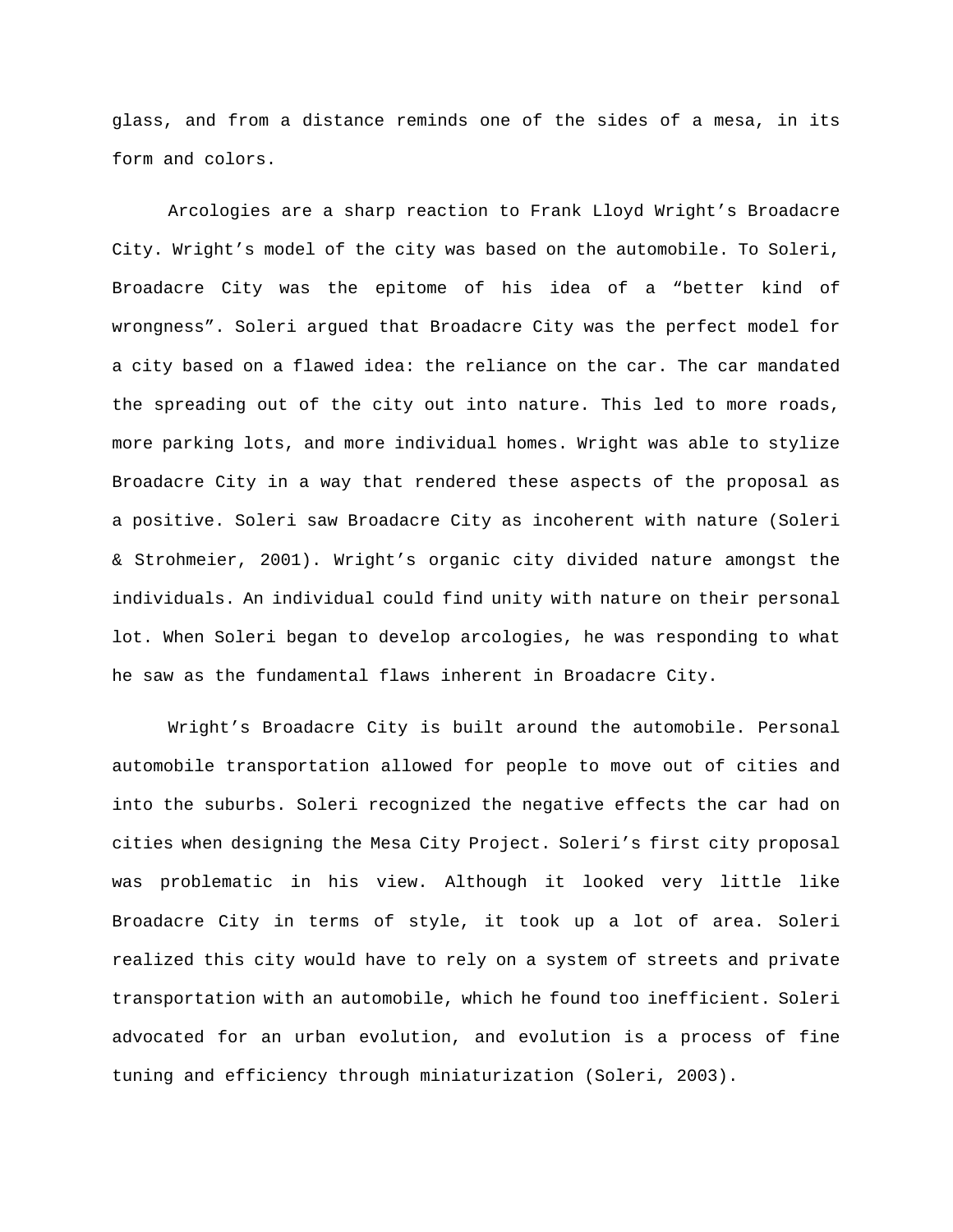The city proposals of Soleri and Wright are both often described as utopian. The term "utopia" means "no-place". Both architects were attached this label because of their unbuilt urban design proposals. Soleri's work has also somehow earned the label of "dystopian" literally meaning "not good place". Many if not all architects will have unbuilt projects, but this is not the sole criterion for a "utopian" label. Wright and Soleri had a shared ambitious quality with projects that were fundamentally different than prevailing practices and that would require deep systemic changes to human life.

Broadacre City does not strike the twenty-first century mind as utopian because for much of the latter half of the twentieth century it became convention. Wright's de-emphasizing of the city center and the business district in favor of the sprawl of gridded streets and single houses was quite radical (Wright, 1940). His Modern city was focused on the exciting potential of the automobile to inform the design of cities. This was a planned community that was never built but the ideas carried forward and were used as precedents by other architects and city planners.

Soleri was resistant to the term utopian but drew often the label because his work had some common "utopian" characteristics. His work was site-less. His arcologies were often designed with desert climates like Arizona in mind, but no true sites existed. Some were built into fictional canyons or stretched over idealized rivers. Only Arcosanti ever had a physical site and it was not a utopian community in his mind. By the virtue of existing it violates the "no-place" definition. Soleri's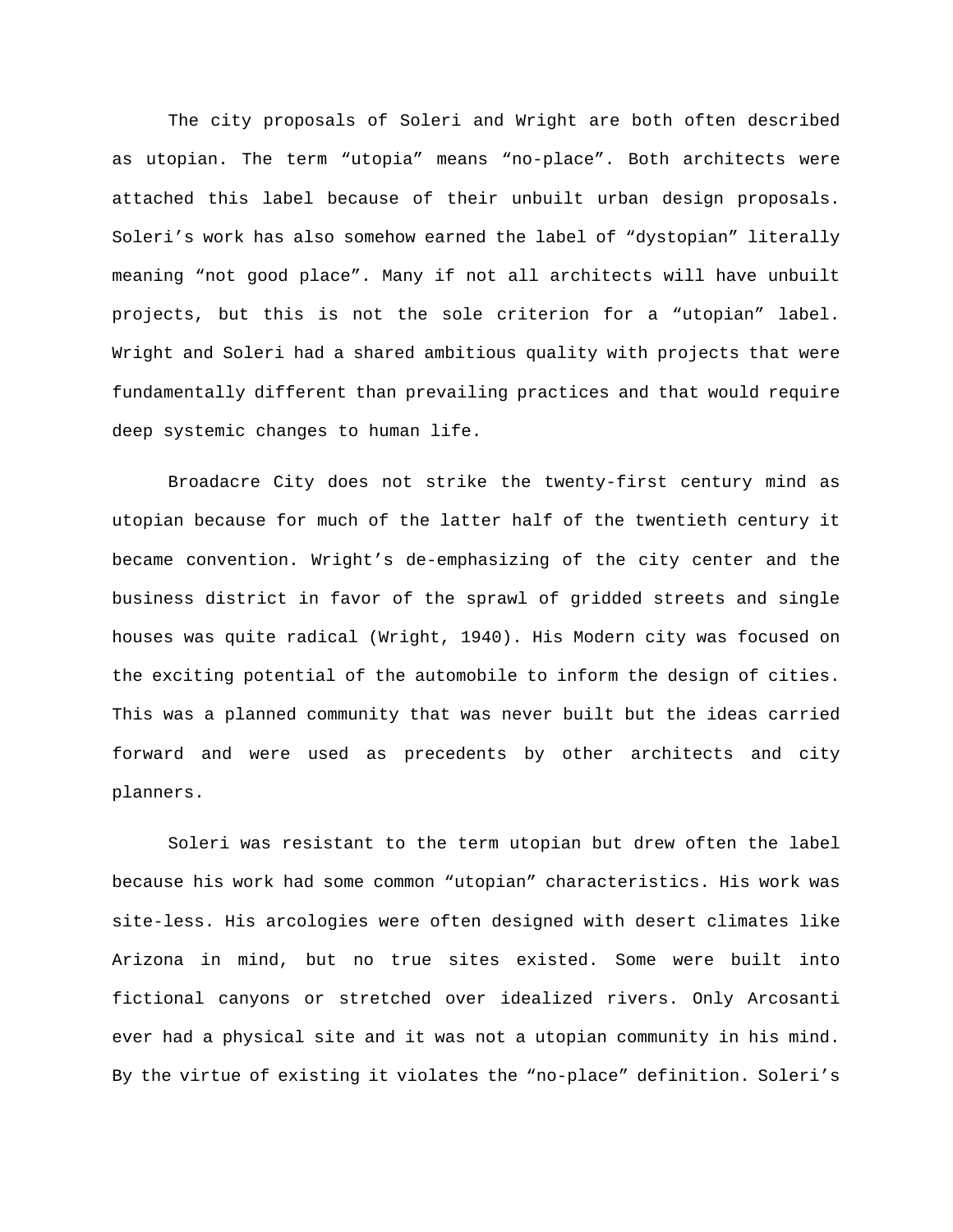personal eschatological theories did not allow for the existence of any utopia in the present, only at the end of time. He saw his own work as a part of the evolution of cities as well as humankind.

Wright and Soleri did make proposals that represented drastic shifts for the city and its inhabitants, but a better term for to describe their work is forward-thinking. What Soleri developed on his own or through his connection to Wright was a desire to challenge convention and project a future. Neither limited themselves or their design process to what had been the standard in the past. Both also were eager to take on the task of designing across scales. Wright had a vision for the city as well as for the chair. Soleri designed bells at the same time as megastructures.

The relationship between Wright and Soleri is interesting but has not been written about at length objectively. Doing so reveals that he picked and chose what aspects of Wright and his work he valued, and which he did not. Many of Wright's apprentices chose to be continuators, adopting his ideas wholesale, and trying to replicate their success. Soleri, perhaps due to his limited time with Wright and its somewhat tumultuous conclusion, was more inspired to question him than others. Wright's descriptions of organic architecture are echoed by Soleri's talk of the built environment in coherence with nature. Both men were ambitious across scales and forward-thinking in the design of cities at their respective points in architectural history. But Soleri chose to divert from Wright whenever he felt it necessary, whether it was a conscious decision or not.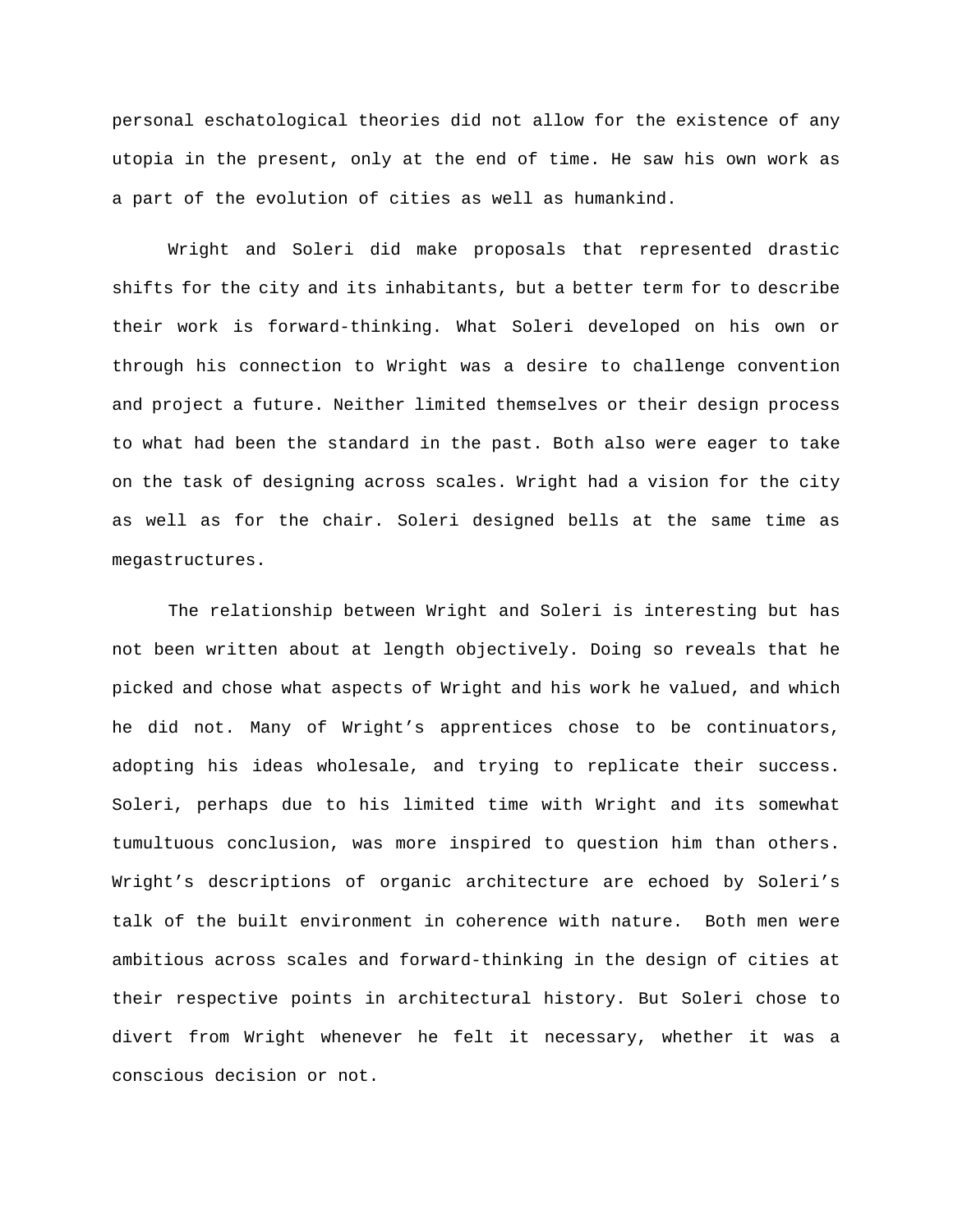#### 3. PAOLO SOLERI + LOUIS KAHN

Few architects of the twentieth century are easily compared to Paolo Soleri. He did not have many built projects to analyze alongside other designers, and his unbuilt work was mostly at a scale that draws few comparisons. However, if one disregards scale, Louis Kahn emerges as an interesting figure to whom Soleri can be compared.

The relationship between the work of Soleri and Louis Kahn has not been explored thoroughly. This is unfortunate because many parallels exist between the two men. Both were born in Europe, but lived and worked in the United States. Both also were professionally interested in design at the scales of the house, housing, and the city. Across these scales several themes emerge that seem to be shared between Kahn and Soleri. Geometric clarity through structural order, monumentality, and symmetrical planar organization are present in the work of both architects.

Arcosanti is incomplete as a city but architectural work has been done. What seemed foreign in the drawings seems strangely familiar in physical construction. The earth-cast concrete vaults and apses of Arcosanti are monumental in character. The architecture of Arcosanti's public spaces suggests knowledge of historical precedents such as the ruins of the ancient Romans. Soleri being Italian was extremely familiar the monuments of the past like the Baths of Caracalla or the Basilica Maxentius. In 1928, Louis Kahn traveled to Europe and spent time in Italy after his graduation and later went back in 1950 as a fellow at the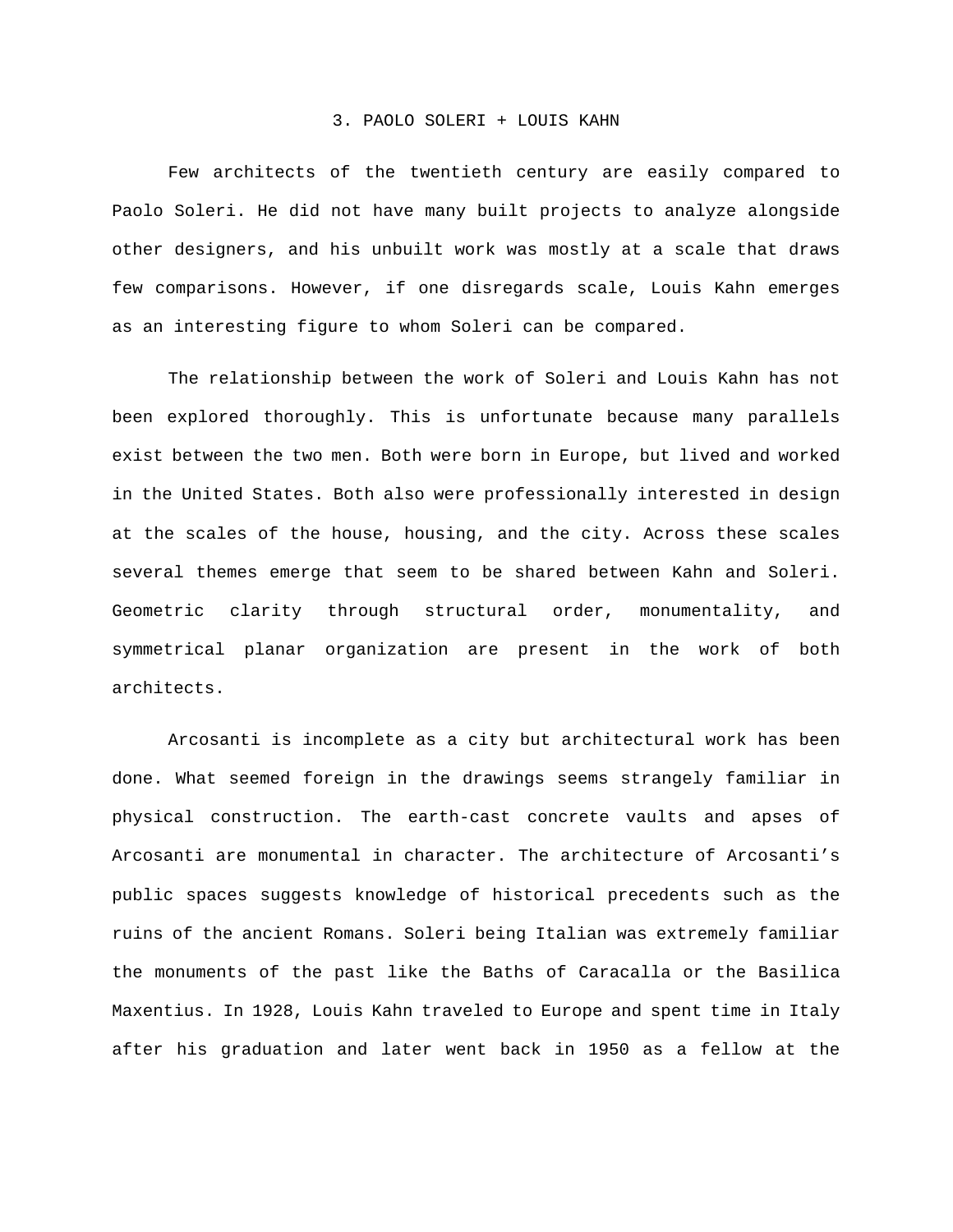American Academy in Rome. Kahn's interest in Italian architecture led to a set of shared experiences with Soleri.

The study of the urban artifacts of the Romans was important for both in developing a shared architectural language consisting of solid, simple masses, using masonry or concrete, and limited glass (Sully, 1993). Kahn and Soleri's work both have a Gestalt sense of completeness. Their forms are simple and clear, using proportion to guide decisionmaking. Working with proportion, Kahn and Soleri routinely developed a module that would be repeated throughout a project. The repetition of a similar element also contributes to the Gestalt psychological reading of their work. This language results in a certain primal severity and monumentality to their work which is timeless.

Louis Kahn was able to produce much more built work than Paolo Soleri, culminating in the 1971 AIA Gold Medal. Several of Kahn's most well-regarded projects are interesting to look at as alternative possibilities for the types of spaces possible in an arcology. Arcosanti's incomplete and under-funded state does little justice to the ideas of Paolo Soleri. Looking at some of Kahn's work provides better built examples of the potential architectural nature of arcologies than Soleri was able to provide during his career.

This forthcoming analysis relies on several ideas presented in Aldo Rossi's *Architecture of The City*. One of which is that urban artifacts do not rely on function nor are determined by function is important to these comparisons. Louis Kahn was not necessarily designing a city when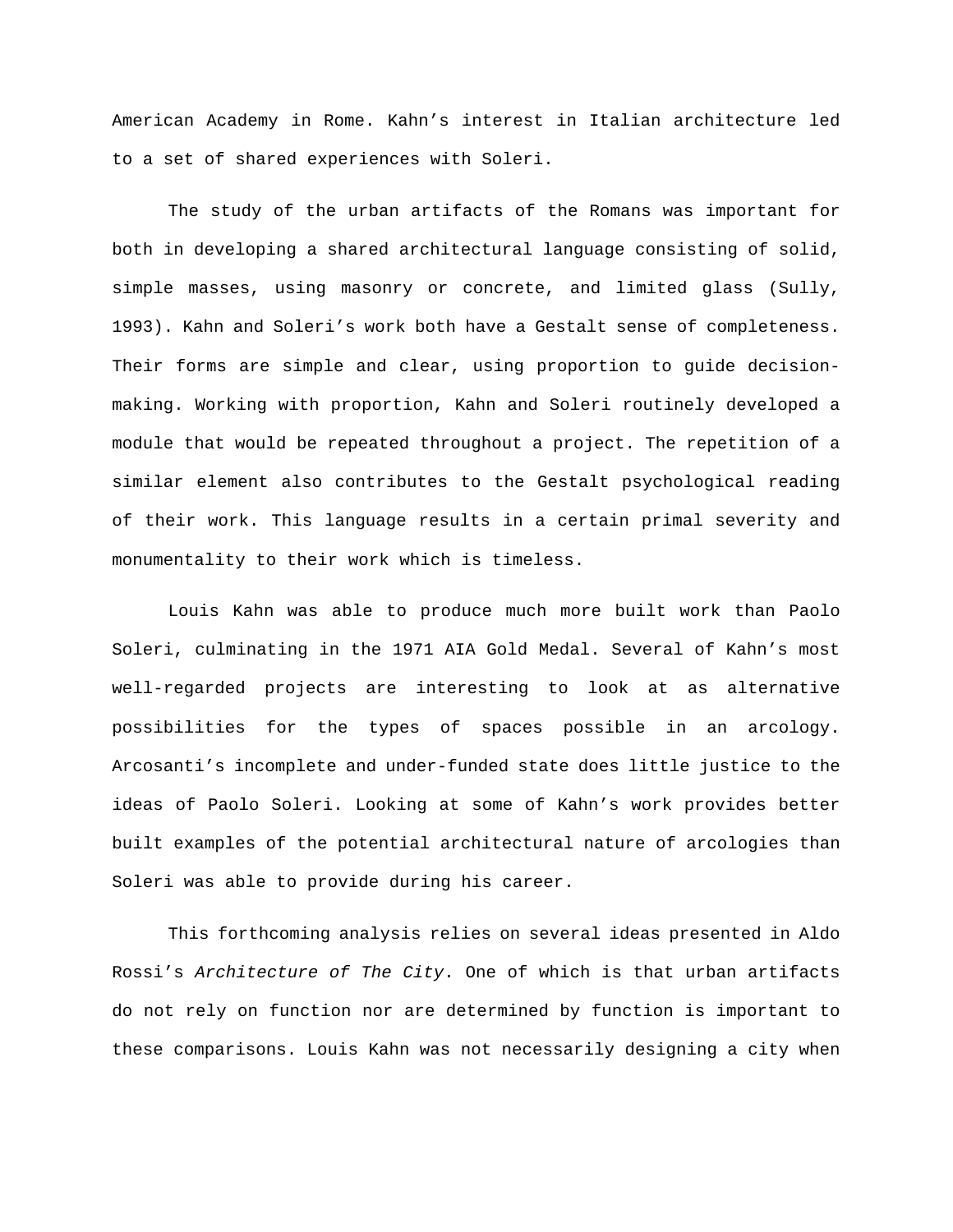he drew these projects, but one can imagine them functioning as cities, or as fragments of a city that would inform the rest of it (Rossi, 1967.

The Phillips Exeter Academy Library in New Hampshire (1965-72) strongly shares several recurring themes of the work of Paolo Soleri. The library has a central public space, square in plan, and nearly seventy feet tall. Four large circles are cut into the walls above in this space, revealing the stacks behind and bringing light into the center. These surrounding smaller and less public spaces are for storing and circulating through the books as well as for check-in and check-out. The exterior wall takes on a thickness and becomes occupiable, providing more intimate spaces for the individual. Using Rossi as a guide, this diagram for a library is similar in principle for how Soleri's cities would be arranged, with large central gathering spaces surrounded by multiple levels of smaller more specific spaces, and even smaller spaces on the periphery (Gast, 1998). Local brick was used throughout the project (Sully, 1993) which is in line with Soleri's view on local resource usage. An arcological version of Exeter would have to increase in size substantially and likely aggregated into a larger system to be large enough to house a city's worth of people and program. Nevertheless, it provides an approximation of the nature and character of spaces that could be possible.

The National Assembly Building at Dhaka in Bangladesh is a strong example of a building that could project a city. The scale is not the same as any of Soleri's arcologies, but it provides an analog for his work. The open central space is geometrically clear, in Kahn's case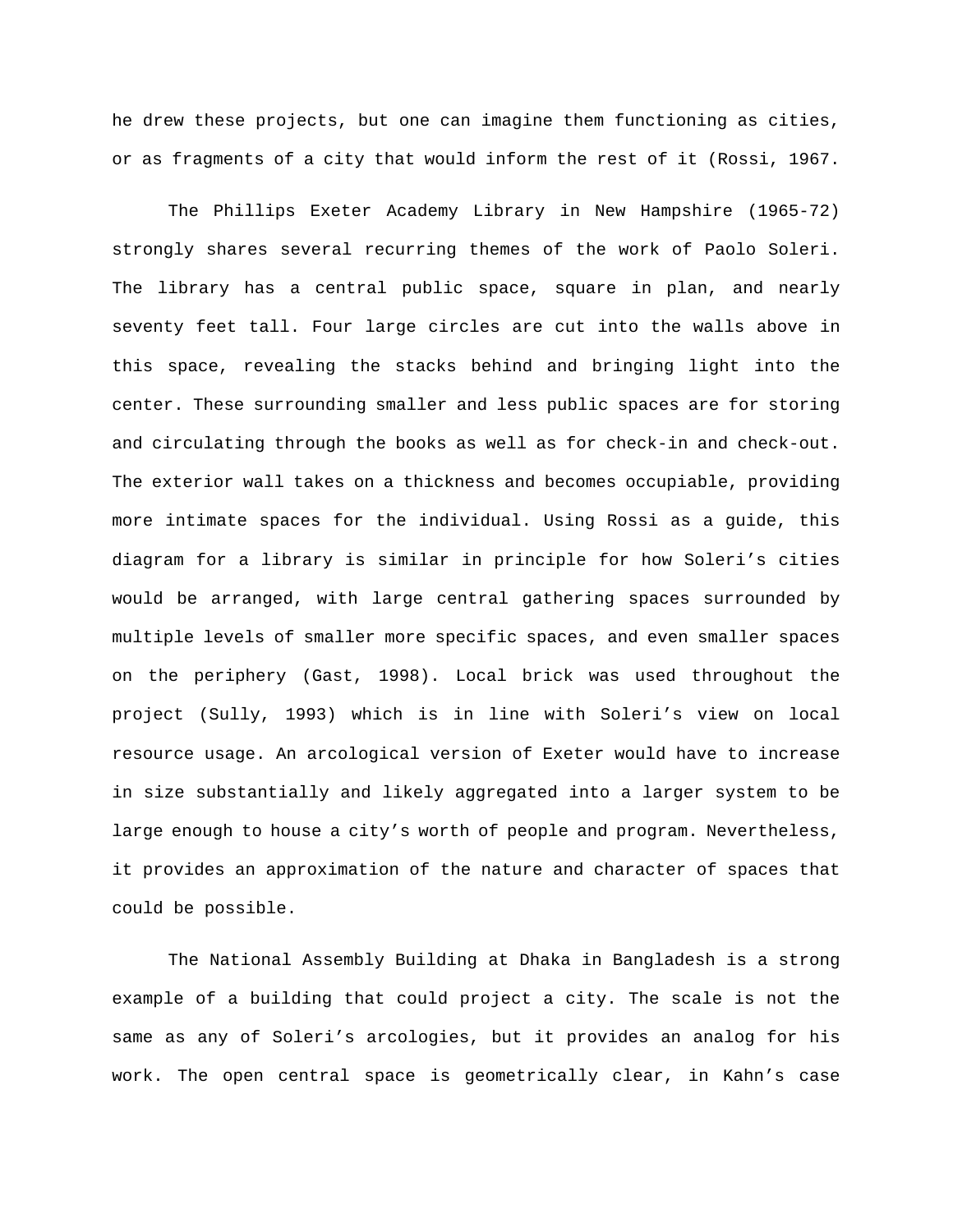octagonal. A collection of other structures and spaces are arranged symmetrically around the octagon and serve more private functions and reinforce the hierarchy of the central meeting place. Daylight is considered by Kahn, and large openings of platonic shapes provide the light. Large circles and squares are removed from the concrete walls so that light can penetrate the circulation spaces (Gast, 1998). The building from the exterior is viewed as a distinct object from its more natural surroundings. There is a weight to the building seen also in the work of Soleri.

Very similar analysis is possible with Kahn's slightly earlier (1961) Indian Institute of Management. This project lacks the symmetry that is present at Dhaka or in Soleri's prototypes, but achieves a Gestalt reading due to its repetition, solid masonry construction, and sense of order. A superimposition of circles and other platonic shapes as voids in the walls, like at Dhaka, provide daylight and frame views from the inside out. This Kahn project also shows how structures could aggregate. Soleri's arcologies all rely on the aggregation of smaller structures to create a unified megastructure. At the Indian Institute of Management, Kahn relies only on brick and void in order to articulate the exterior of the building. This restraint allows for the building to be read as a singular object, even though it is a collection of parts. A restrained material palette would likely be necessary in an arcological situation in order to minimize cost for such a large project.

Kahn's Salk Institute has many similarities with Soleri's more modular arcological proposals. Kahn arranges two bars parallel to each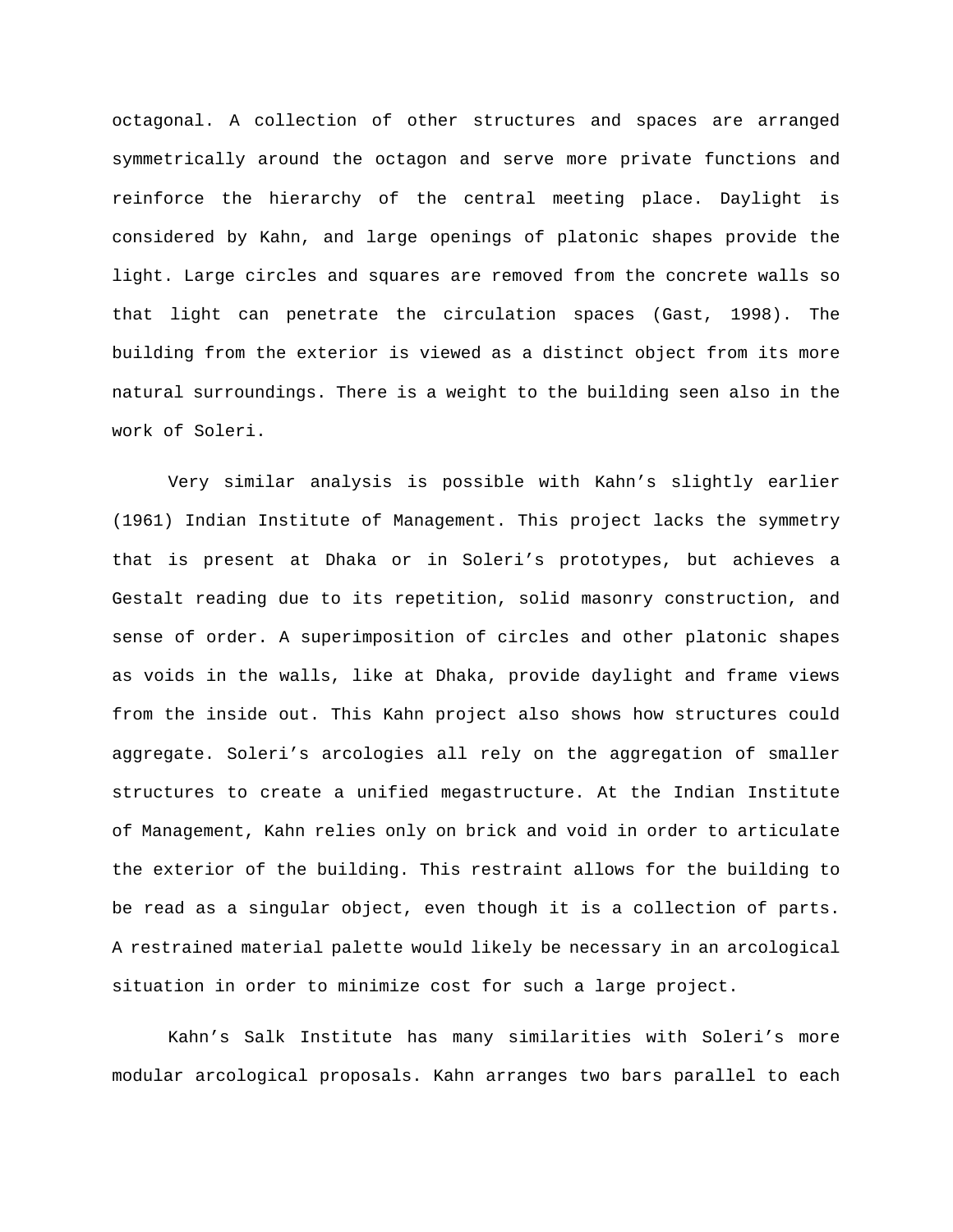other and perpendicular to the ocean with a public space in between them (Gast, 1998). The project is emblematic of Soleri's view of architecture as coherent with nature, only at a smaller scale. There is a clear distinction between the natural environment and the built one. The repeated modules are grouped together, creating a unified form, that is distinct from the landscape. The beauty of the ocean horizon is framed by the parallel bars, and best viewed in the shared outdoor space between them. The use of infill wood on the repeated module was also seen used similarly on the gallery/café building of Arcosanti. This type of detail is not present in the drawings of Arcosanti or any other prototypes of Soleri, but it can be inferred this level of detail and character would be applied in an arcology similarly to how Kahn utilized it in the Salk Building.

While these built Kahn projects demonstrate architectural similarity at the building scale, he did design one significant unrealized proposal specifically for a city. However, Kahn did not envision the city quite the same way as Soleri. Kahn's vision for central Philadelphia, Pennsylvania was car-free, like Soleri's arcologies, but not as radical. The cars would be relegated to the cities edge, housed in parking towers. This would leave a walkable city center with monumental buildings and outdoor spaces in a gridded pattern (Kahn & Latour, 1991). There is a significant difference in the physical and population densities of Soleri and Kahn's city proposals. However, this shows that both recognized the car as detrimental to life in the city. Kahn and Soleri's times in Europe likely helped to shape this shared view (Sully, 1970).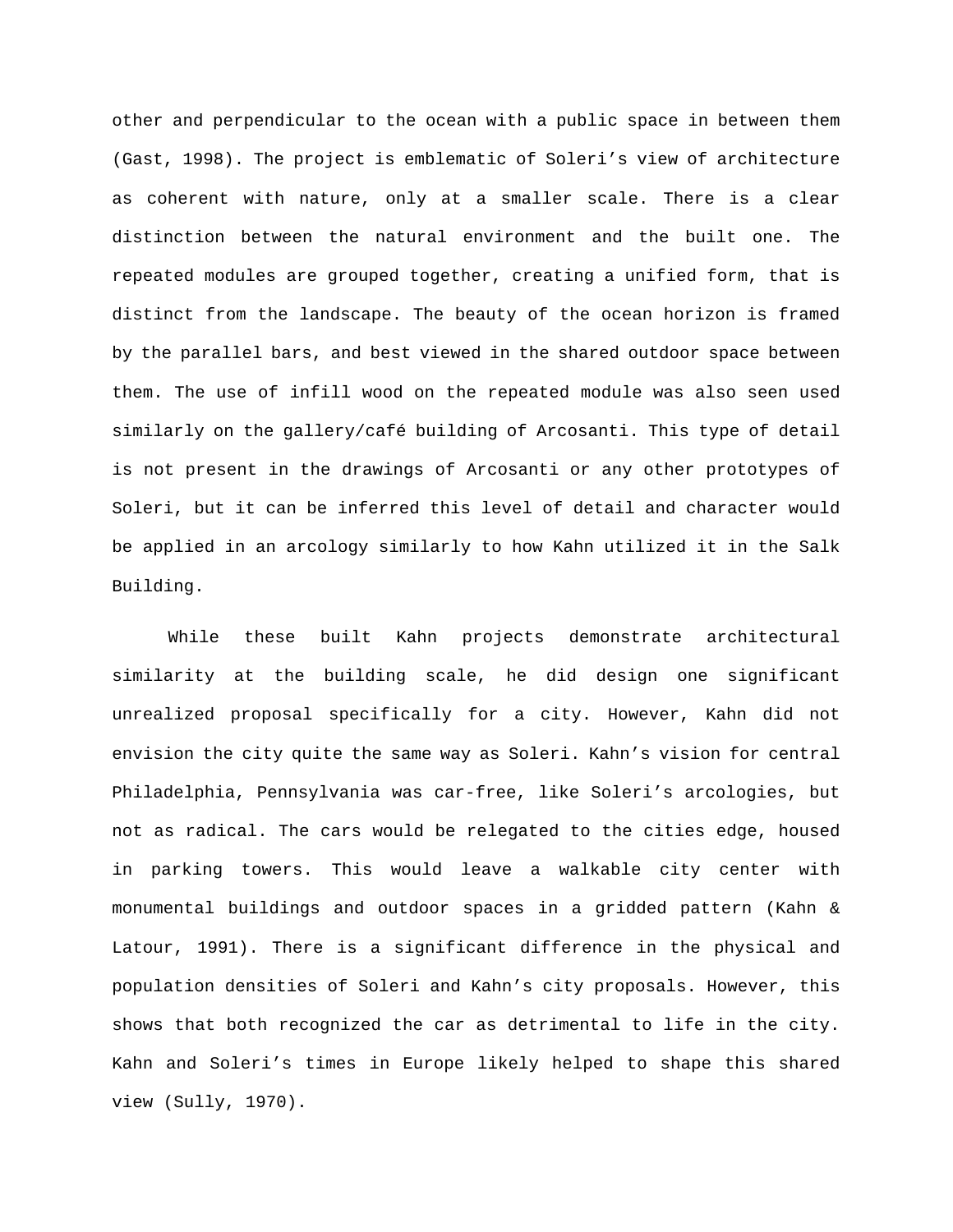#### CONCLUSIONS

Paolo Soleri's vision for the city likely has some merit moving forward into the twenty-first century and beyond. This analysis of Soleri relative to his mentor, Frank Lloyd Wright, and a peer, Louis Kahn, serves to paint a more complete picture of his work and its potential. These comparisons provide more solid foundational knowledge on the motives and possibilities of arcology.

An understanding of the motives and rationale of Paolo Soleri is incomplete without looking to Wright. Soleri came to America to work for Frank Lloyd Wright out of admiration for his drawings and projects. He discovered a sensitivity towards the relationship between nature and the built environment through his experiences with Wright. His limited time there allowed for these ideas to pique his interest, but he was not completely indoctrinated by Wright. Soleri realized that Wright's process led to individual buildings in perfect harmony with nature, but an overall system that was cacophonous. This reaction to Wright's work launched his thinking on Arcology.

Arcologies remain hypothetical. They only exist in the drawings of Paolo Soleri. Arcosanti was too ambitious to be completed as designed. The merits of Arcology will remain in question until one is built. However, at Arcosanti there is enough built to start understanding what the architecture of an arcology might be like. The formal characteristics as well as the details at Arcosanti begin to suggest architectural cousins, so to speak. The monumental solid forms remind one of the Roman ruins, and to Louis Kahn. Both Soleri and Kahn studied these ancient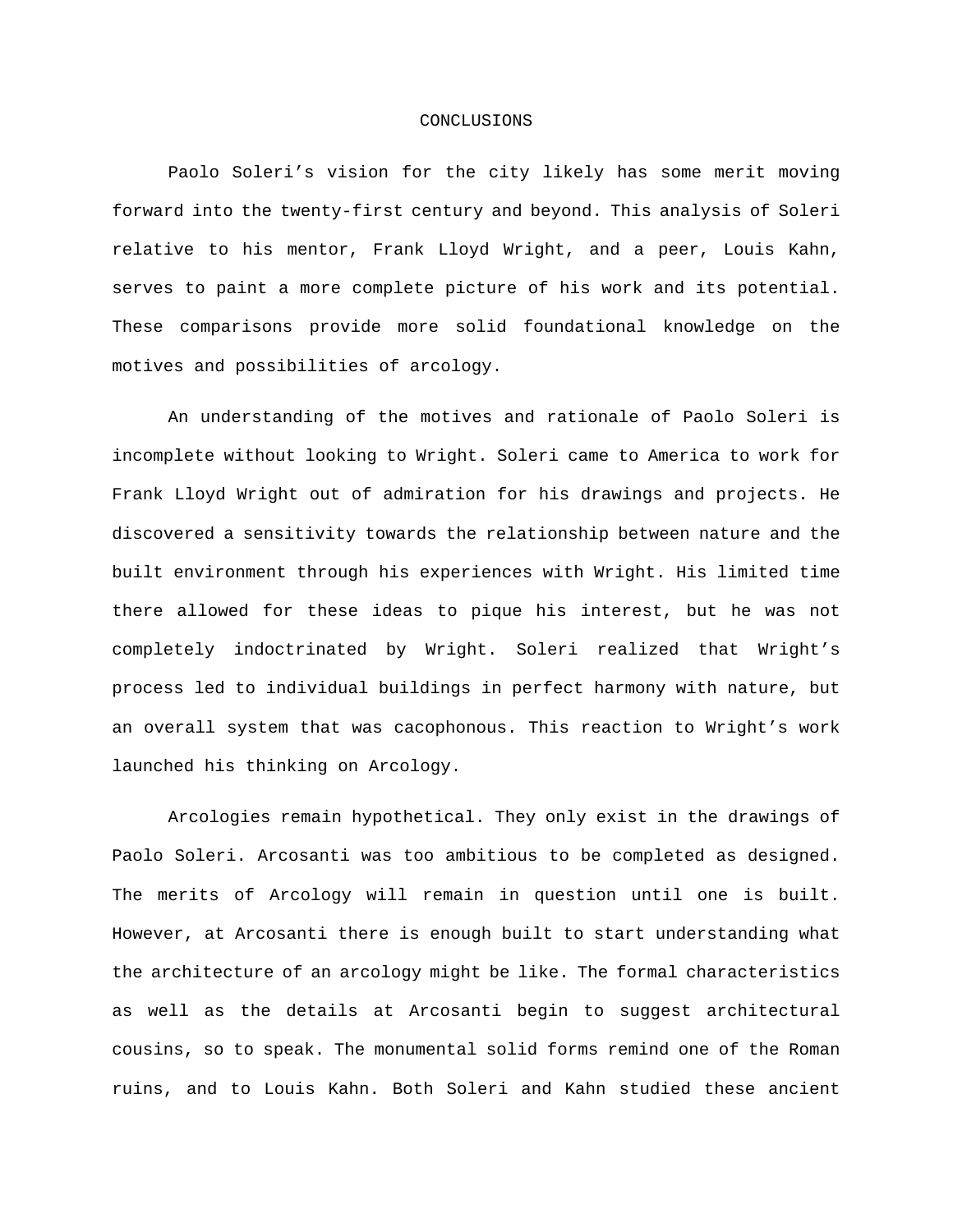structures and developed their own methods of replicating the monumentality of them. Because of the limited built work of Soleri but his similar design proclivities, Kahn's work is as helpful an example for the architectural possibilities of arcology as Arcosanti.

Positioning Soleri as a rebellious mentee to Wright and a peer to Louis Kahn allows for a more nuanced study of arcologies in the future. Establishing these reference points creates a foothold for arcologies in the greater architecture and urban design context. Moving forward on this research it would be an interesting design proposition to attempt to envision the work of Louis Kahn at the scale of arcology. Would these buildings simply need to be scaled up? Or aggregated? Or both? What would the Exeter library be like ten or even twenty times larger? Are there any other architects that, like Kahn, could be helpful analogs? Le Corbusier's Chandigarh assembly building seems to be of a similar spirit to Soleri's work.

There will always be the question of feasibility with arcologies but architects should be just as concerned about its desirability. Detailed drawings, models, and virtual reality simulations are necessary to discover the nature of Paolo Soleri's cities. All one can do is speculate on the characteristics of arcologies, but this paper discussed the role Frank Lloyd Wright played in influencing Soleri and also revealed Louis Kahn as a potential surrogate architect for Soleri, serving to provide a more realistic, logical, technological, precedent for the future design of arcology.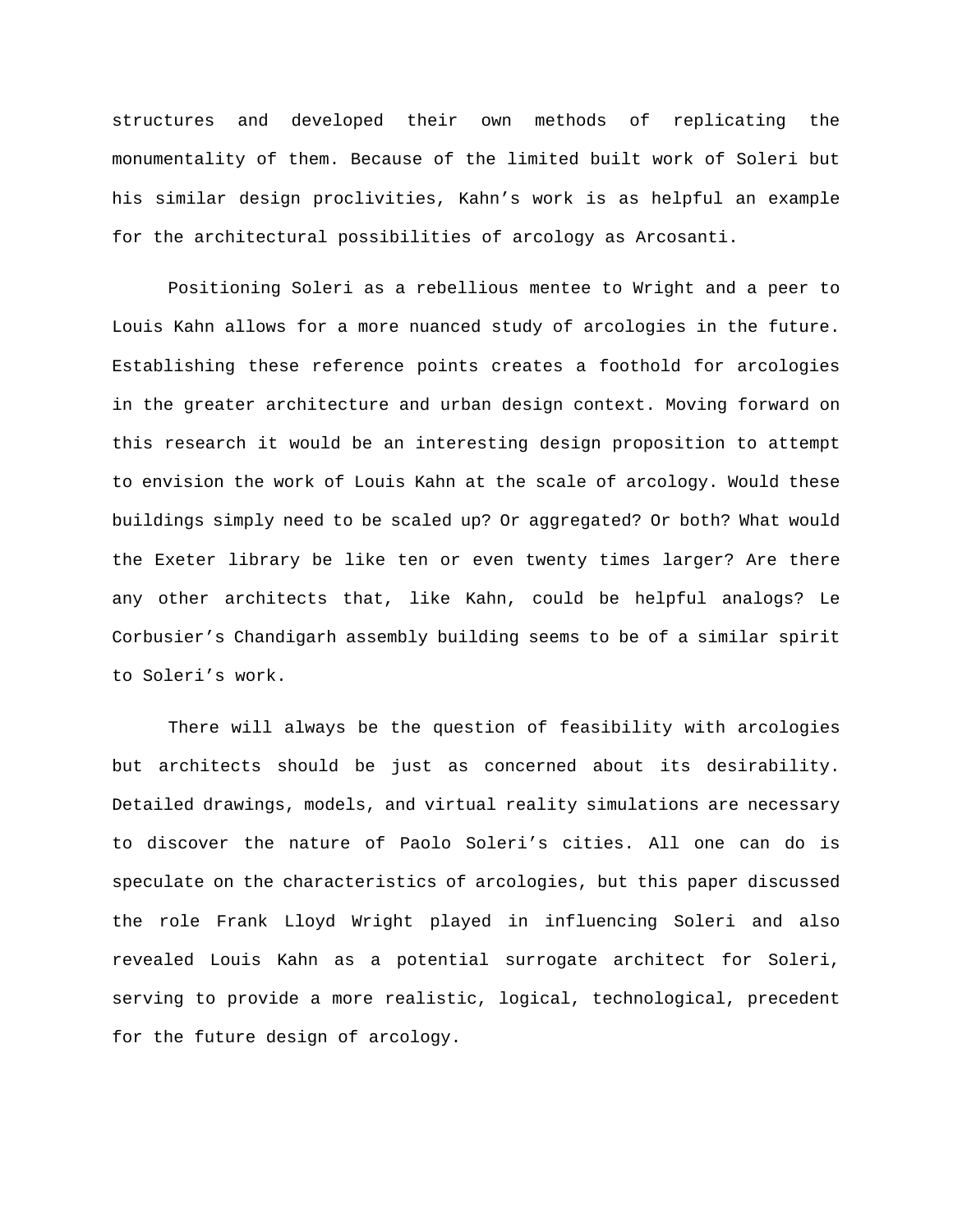#### BIBLIOGRAPHY

- Soleri, Paolo, 1969. *Arcology: The City in the Image of Man*. Cambridge, MA: MIT Press.
- Soleri, Paolo. 2003, *What If?: Collected Writings 1986-2000*. Berkeley, CA: Berkeley Hills.
- Soleri, Paolo, and John Strohmeier*,* 2001. *The Urban Ideal: Conversations with Paolo Soleri*. Berkeley, CA: Berkeley Hills Books.
- Soleri, Paolo, 1984. *Arcosanti: An Urban Laboratory?* San Diego, CA: Avant Books.
- Soleri, Paolo, 1971. *The Sketchbooks of Paolo Soleri*. Cambridge, MA: MIT Press.
- Soleri, Paolo, 1981. *The Omega Seed: An Eschatological Hypothesis*. Garden City, NY: Anchor Press/Doubleday.
- Banham, Reyner, 1976. Megastructure: Urban Futures of the Recent past. New York: Harper and Row.
- Chardin, Pierre Teilhard De, Julian Huxley, and Bernard Wall, 1959. *The Phenomenon of Man*. New York: Harpe.
- Dahinden, Justus, 1972. *Urban Structures for the Future*. London: Pall Mall Press.
- Gast, Klaus-Peter, 1998*. Louis I. Kahn: The Idea of Order*. Basel; Boston: Birkha"user Verlag.
- Huxtable, Ada Louise, March 15 1970. Prophet in the Desert. New York City. New York Times.
- Jencks, Charles, July, 2000. *Jenck's Theory of Evolution*. Architectural Review, p.70.